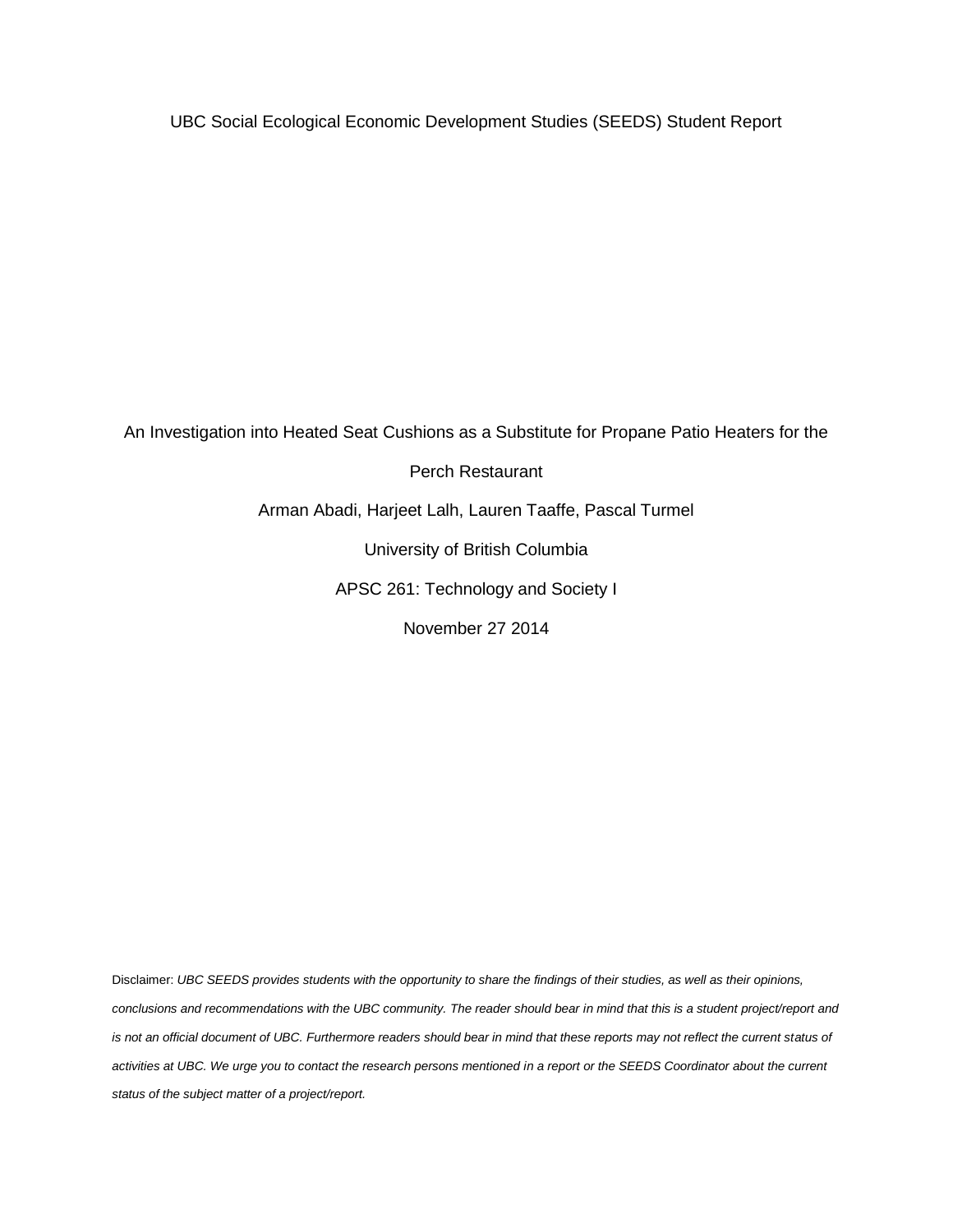### **EXECUTIVE SUMMARY**

 This report investigates alternatives to propane patio heaters to keep patrons warm with the goal of extending the Perch's patio hours. The Perch which is located in the new Student Union Building wishes to find a more sustainable option to heat its patio to align itself with LEED and acquire a platinum certification for the building. A triple bottom line analysis was conducted on heated seat cushions, propane, and electric table top heaters in order to compare their economic, environmental, and social viability.

For the triple bottom line assessment the following were compared: Vesture's microwaveable Microcore<sup>TM</sup> heat pad as the heated seat cushion, a 48,000 BTU standing propane heater, and AZ's electric tabletop heater. Carbon dioxide emissions were used to compare the environmental impact of each product. It was found that the heated seat cushions produced only 9.6 kilograms (kg) of  $CO<sub>2</sub>$  per hour whereas the propane patio heaters and electric table top heaters produced 30 kg per hour and 27.6 kg of  $CO<sub>2</sub>$  per hour respectively.  $CO<sub>2</sub>$  emissions were calculated based on the combustion of propane for a 48,000 BTU propane heater and electricity used by the electric table top heaters and to heat the seat cushions. In addition, the Microcore™ heat packs are composed of a glycerin-based liquid, whereas the propane and electric table top heaters are made of steel. Glycerin is an organic compound naturally found in abundance (Robinson, 2014), whereas steel is a metal which needs to be mined and processed. Based on  $CO<sub>2</sub>$  emissions and product materials, it was concluded that the heated seat cushions were the most environmentally sustainable of the three heating options.

The three products were compared economically based on their upfront product cost and their running costs. The initial cost for the 80 Microcore<sup>TM</sup> packs needed to heat a patio of 80 customers is \$2344.00 after shipping and taxes. The electricity needed to heat all of the Microcore<sup>TM</sup> pads would cost \$0.325 per hour. In comparison, the cost to buy ten standing propane heaters and their propane tanks is \$2217.50, with a running cost of \$6.00 per hour. To buy 23 table top heaters for each table on the Perch's patio, it would cost \$3565.00 with a running cost of \$9.72 per hour. These figures resulted in the purchase of 80 Microcore™ heat packs having the shortest cost recovery period in comparison to the electric table top heaters and propane heaters, thus making them the most economic option.

Propane heaters are the industry standard for heating outdoor patios at restaurant and are commonly used throughout Vancouver and UBC. In order to gather primary data regarding the social success of the Microcore™ microwaveable heat pads, a survey was conducted. Overall, participants responded very positively to the heated seat cushions, showing a 100% preference to the Microcore™ technology over propane heaters. Social assessment of electric table top heaters was compromised by the fact that the heaters must be plugged into a power source to operate. Due to the limited availability of electrical outlets on the patio, many electrical cables would be required creating an unsafe environment. There is also risks involved with propane heaters. In addition to the hassle of physically replacing the propane tanks, there is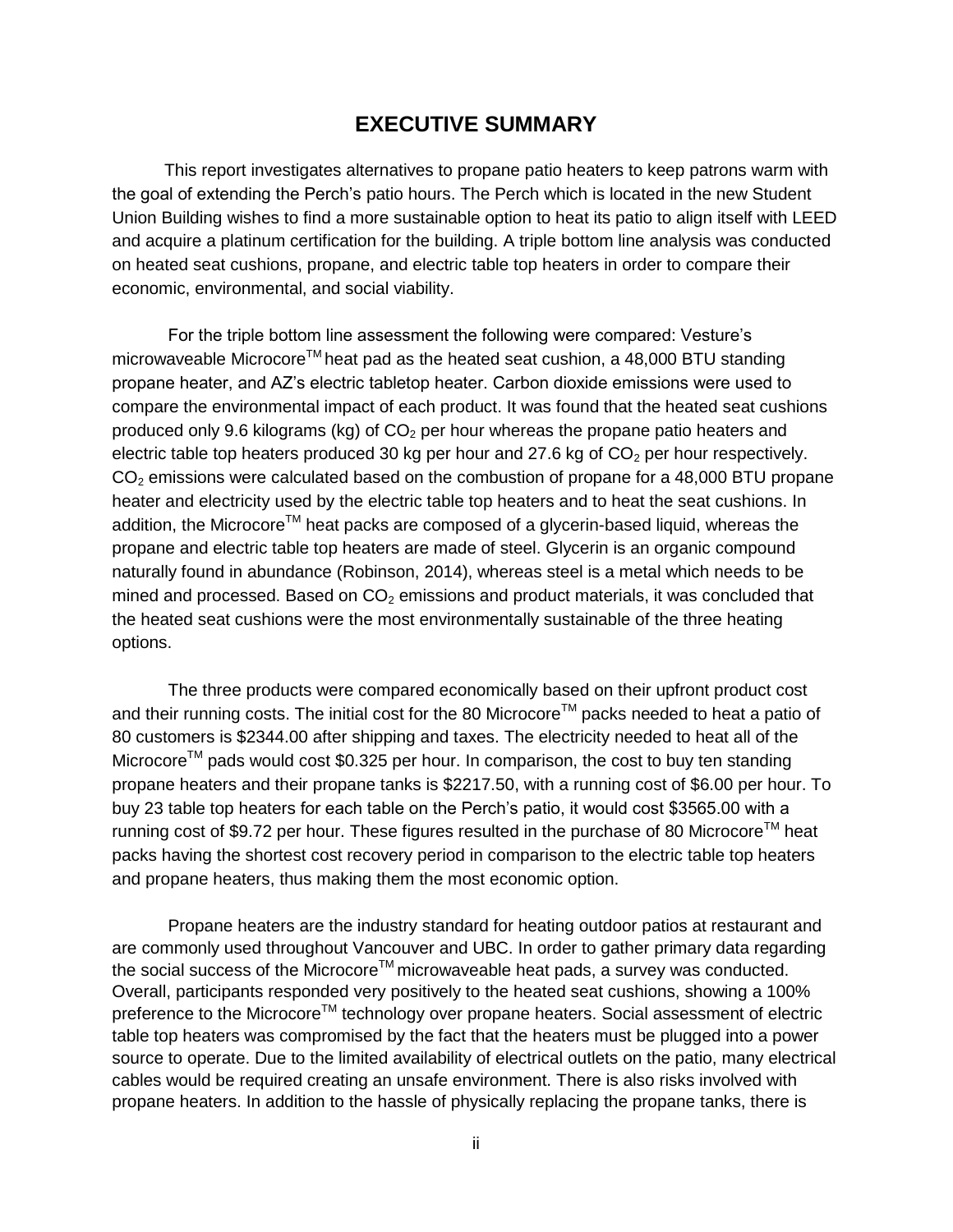also potential for leaks and their associated risks. While propane heaters have been the staple heating method for outdoor seating at restaurants, survey results indicate that people are willing to use the Microcore™ heat pads as it would be a step in a more sustainable direction.

Overall, we recommend the purchase and use of the Microcore™ heat pads to keep customers warm on the Perch restaurant's patio based on the environmental, economic, and social viability of the product. Student involvement may also be increased by using a UBC manufactured outer covering potentially made by the UBC Sewing Club or another student group. By using the heated seat cushions, the Perch's patio season may be extended to the end of October. This creative approach to keeping customer's warm can be harnessed by the Perch restaurant and potentially spread to other outdoor restaurants on campus, leading UBC towards a more sustainable future.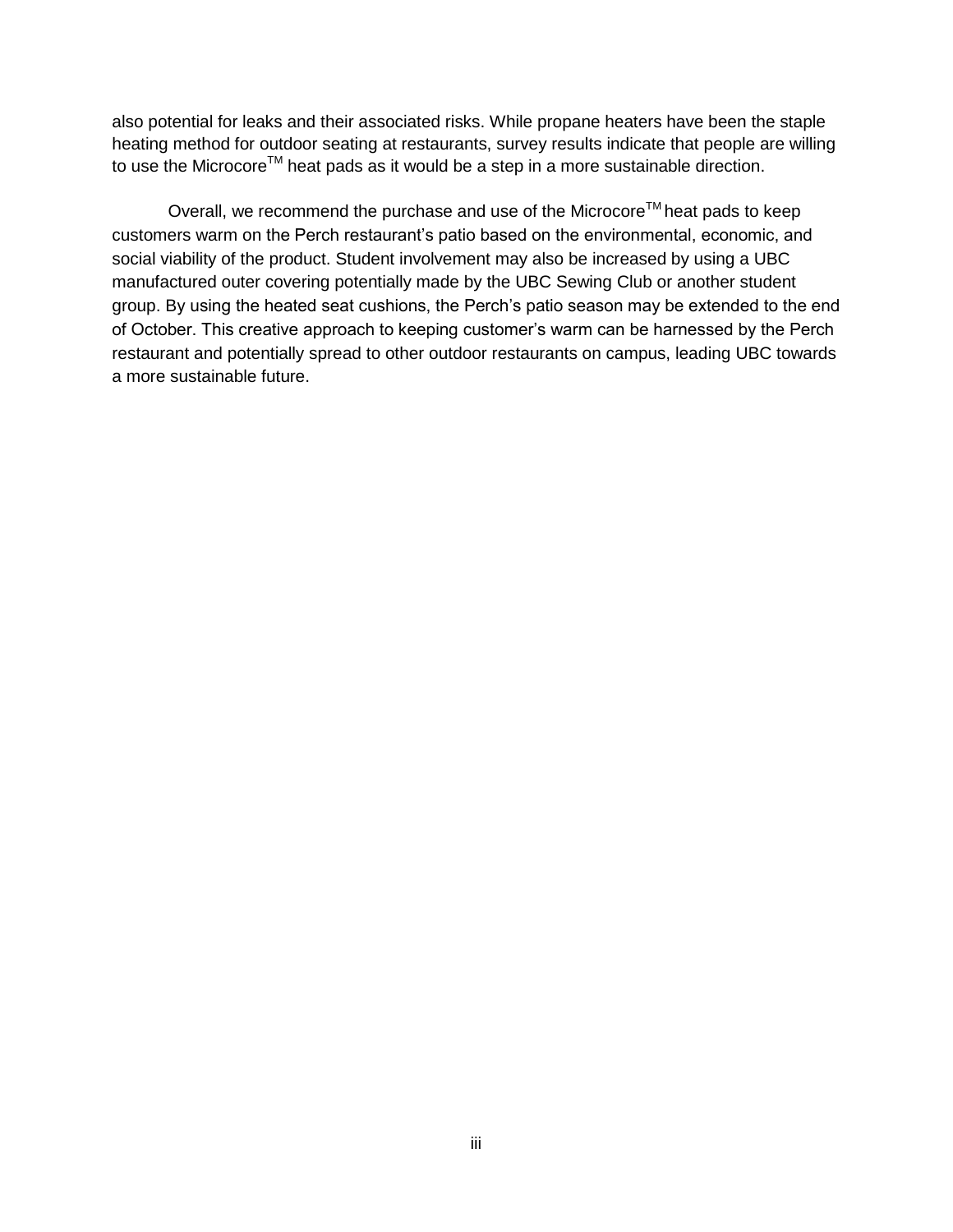# **TABLE OF CONTENTS**

| <b>EXECUTIVE SUMMARY</b>                     | ii             |
|----------------------------------------------|----------------|
| <b>LIST OF FIGURES</b>                       | v              |
| <b>GLOSSARY</b>                              | VI             |
| <b>LIST OF ABBREVIATIONS</b>                 | vii            |
| 1.0 INTRODUCTION                             | 1              |
| 2.0 METHODOLOGY                              | $\overline{2}$ |
| 2.1 Primary Sources                          | $\overline{2}$ |
| 2.2 Secondary Sources                        | $\overline{2}$ |
| 2.3 Calculations                             | $\overline{2}$ |
| 3.0 ENVIRONMENTAL IMPACT                     | 3              |
| 3.1 Heated Seat Cushion                      | 3              |
| 3.1.1 Microcore™ Heat Pad and External Cover | 3              |
| 3.2 Propane Heaters                          | 4              |
| 3.3 Electric Table Top Heaters               | 4              |
| 3.4 Comparison                               | 4              |
| <b>4.0 FINANCIAL IMPACT</b>                  | 5              |
| 4.1 Heated Seat Cushion                      | 5              |
| 4.1.1 UBC Manufactured Outer Covering        | 5              |
| 4.2 Propane Heaters                          | 5              |
| 4.3 Electric Table Top Heaters               | 6              |
| 4.4 Comparison                               | 6              |
| 5.0 SOCIAL IMPACT                            | $\overline{7}$ |
| 5.1 Heated Seat Cushions                     | $\overline{7}$ |
| 5.1.1 Heated Seat Cushion Safety             | 11             |
| 5.2 Propane Heaters                          | 11             |
| 5.3 Electric Table Top Heaters               | 11             |
| 5.4 Comparison                               | 12             |
| <b>6.0 RECOMMENDATIONS</b>                   | 13             |
| 7.0 CONCLUSION                               | 14             |
| <b>REFERENCES</b>                            | 15             |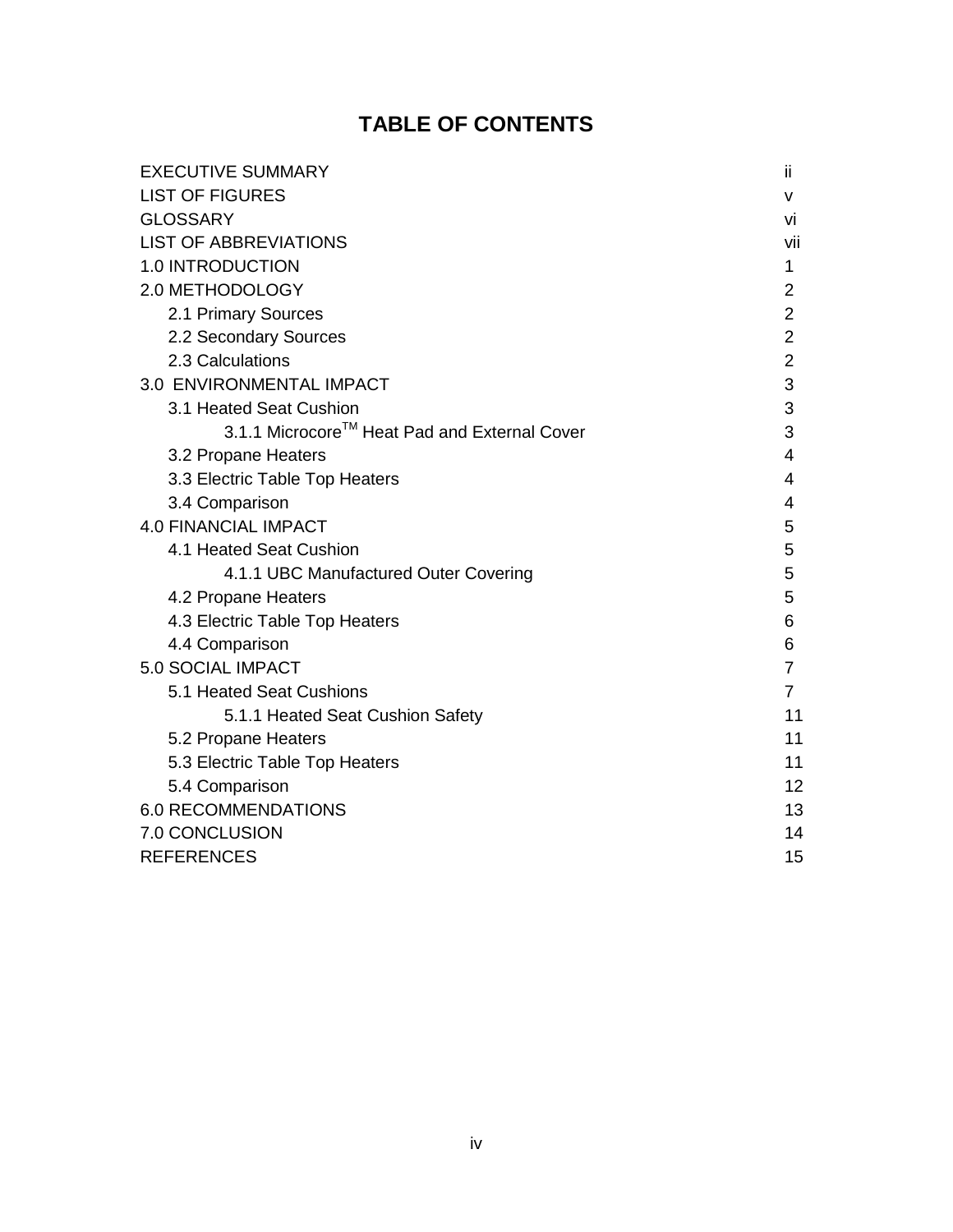# **LIST OF FIGURES**

| <b>Table 1:</b> $CO2$ Emission Comparison                           |    |
|---------------------------------------------------------------------|----|
| Table 2: Cost Comparison                                            |    |
| Figure 1: External appearance assessment                            |    |
| Figure 2: Initial temperature of level survey participants          |    |
| <b>Figure 3:</b> Final temperature level of survey participants     |    |
| <b>Figure 4: Initial comfort levels of survey participants</b>      |    |
| <b>Figure 5:</b> Final comfort levels of survey participants        | a  |
| <b>Figure 6:</b> Estimated rate of heat loss by survey participants | 10 |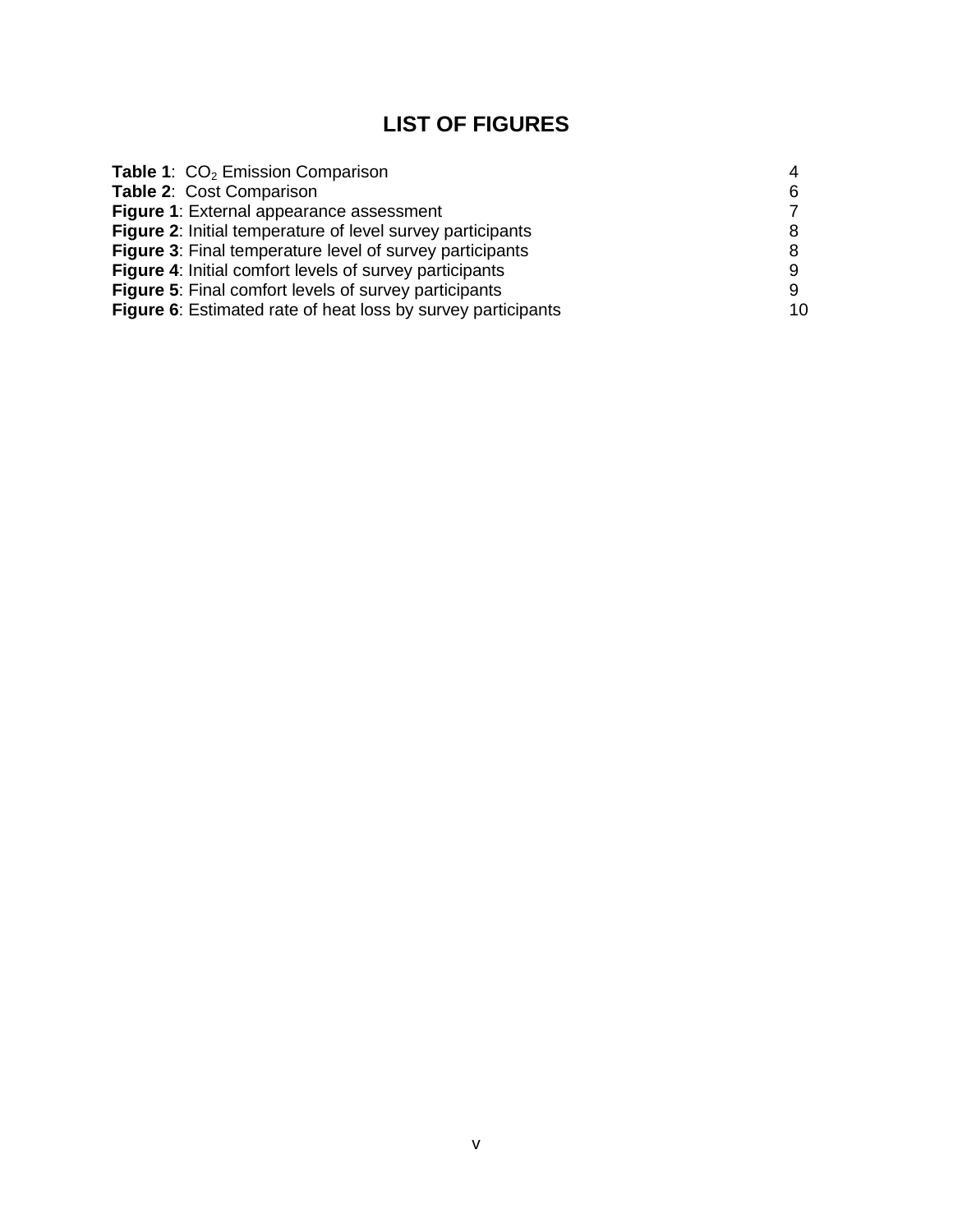# **GLOSSARY**

| Radiant heat:       | Heat transferred by electromagnetic waves rather than<br>conduction or convection, for example, heat from the sun.                    |
|---------------------|---------------------------------------------------------------------------------------------------------------------------------------|
| Triple bottom line: | A way of assessing if an idea or implementation is<br>sustainable by considering its environmental, financial, and<br>social impacts. |
| Glycerin:           | An odorless, colourless, thick, sweet liquid that is usually a<br>by-product of soap manufacturing.                                   |
| Thermoplastic:      | A substance that becomes hard when cooled and soft after<br>heating.                                                                  |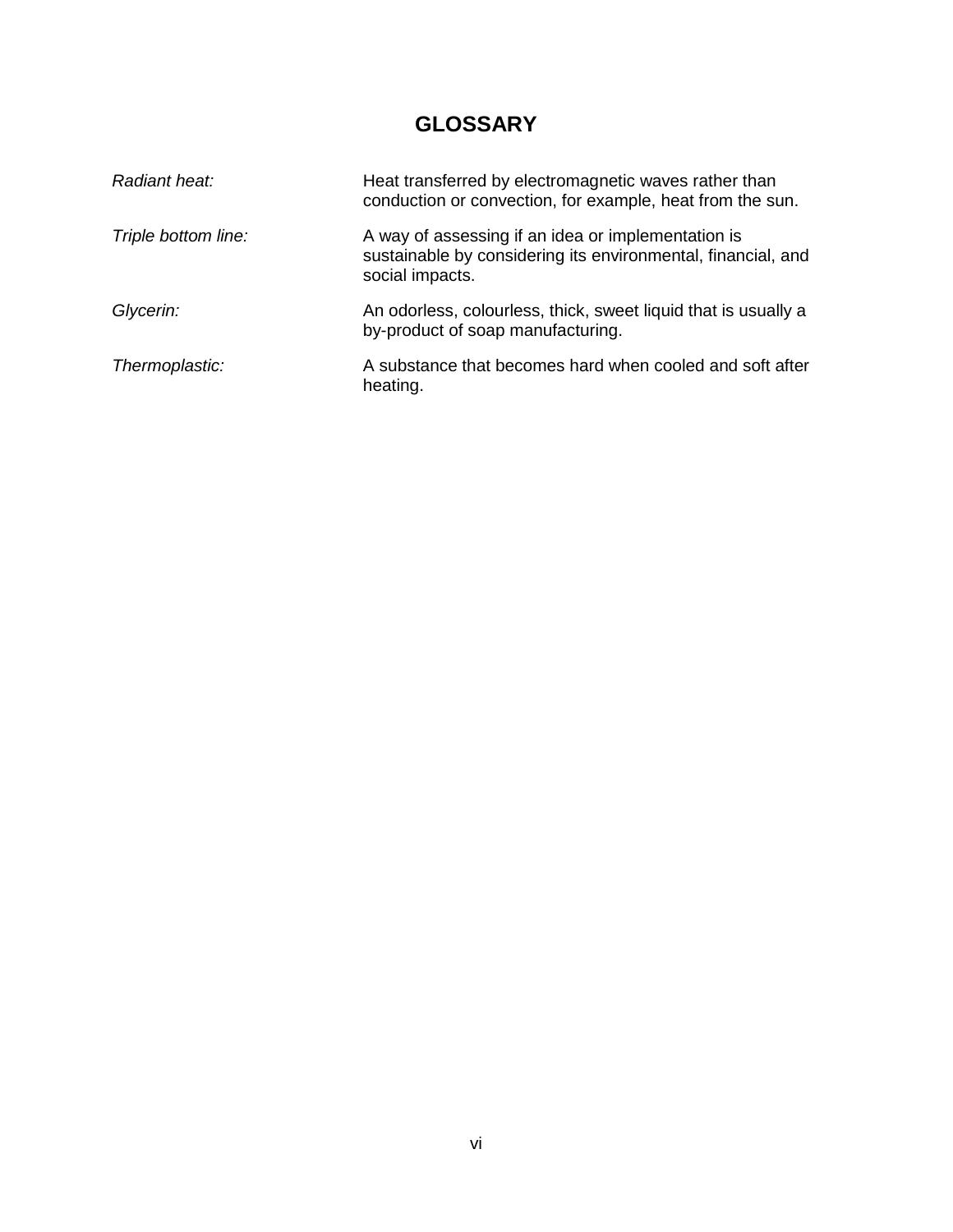# **LIST OF ABBREVIATIONS**

- *UBC* the University of British Columbia
- *BTU* British thermal unit
- *CO<sup>2</sup>* Carbon dioxide
- *kg* Kilogram
- *hr* Hour
- *GHG* Greenhouse Gas
- *kWh* Kilowatt Hour
- *sq. ft.* Square feet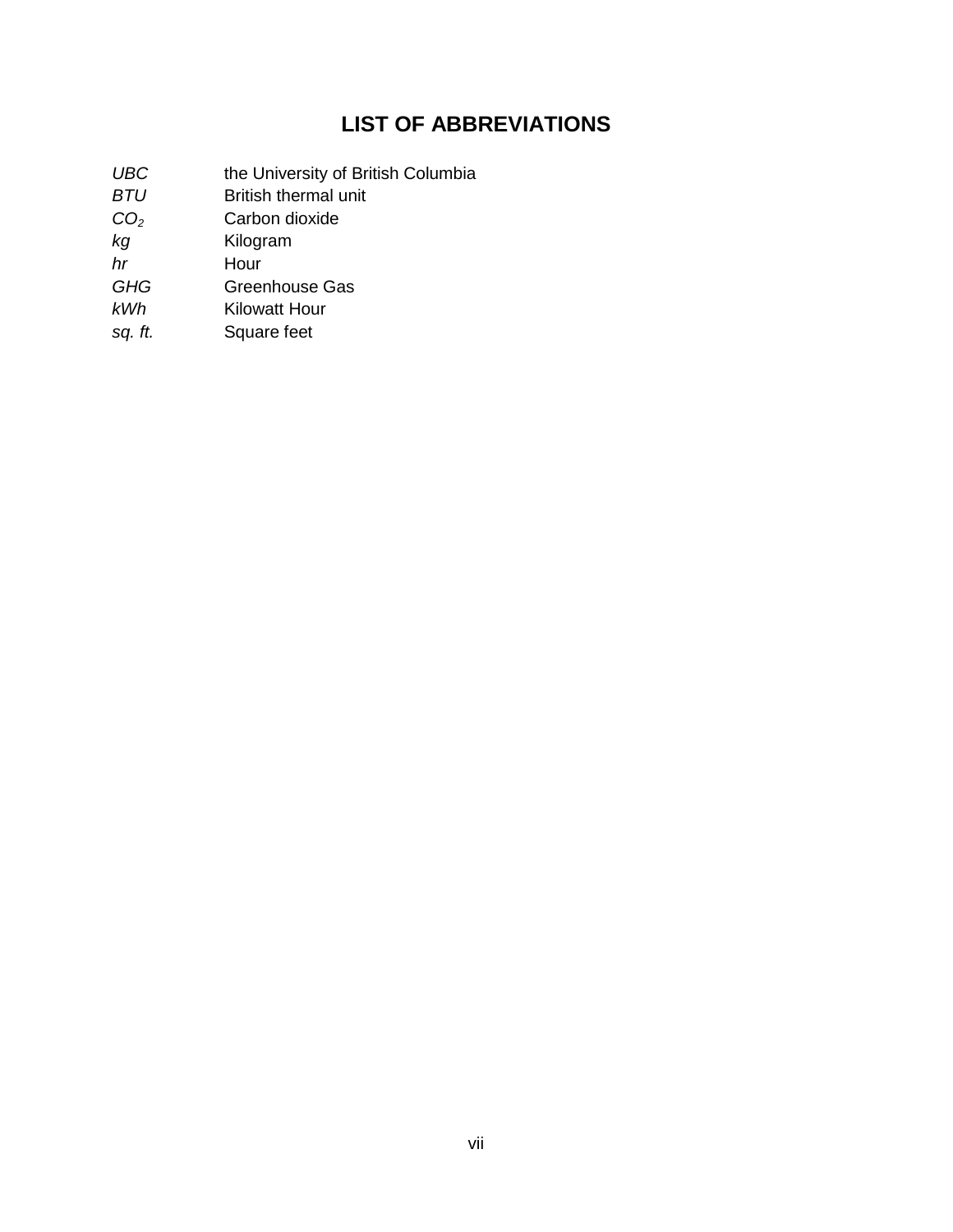### **1.0 INTRODUCTION**

From a sustainability standpoint, the major issue with conventional patio heaters are their use of gasoline – usually propane – to heat the people and objects around them. Since most patio heaters are radiant heaters, little heat is lost directly to the air as the whole point of patio heaters is to heat the people around them (Roth, Dieckmann, and Brodrick, 2007). However, when no humans that require heating are present, the heaters are effectively heating their surrounding objects, which will then release the heat because of the colder air surrounding them. In consideration of this loss of energy, it is more efficient for people sitting outside to be warmed by direct contact with a heat source in order to minimize energy and heat loss. Sitting on top of a heated seat cushion best fits this constraint.

The environmental impact heated seat cushions have in terms of energy consumption versus heat output over time will be compared to the energy consumption of a typical patio heater. To compare the two, the carbon dioxide  $(CO<sub>2</sub>)$  emissions produced by propane patio heaters, electric table top heaters, and in the heating of the seat cushions will be compared with each other. Since a heated seat cushion will only be heated up when a customer needs it, it is speculated that the heated seat cushions will consume less energy and have a smaller environmental impact in comparison to the propane and electrical heaters which will be operating most of the time.

Implementing the heated seat cushions will also depend on their running cost. The running cost will be calculated by the electricity used to heat up a seat cushion, the time it takes for the restaurant server to heat it up, and its initial cost. It will also be compared to the running cost of the traditional heating methods.

Alongside economic and environmental impacts, social aspects also need to be accounted for. Normally, the customers in a restaurant do not sit on a heated seat while eating their meal, however many people sit on similar heated seats in their vehicles while they drive. Safety and health factors of those both sitting on the heat pads and those operating them must also be considered. The opinions of potential customers need to be taken into consideration before implementing heated seat cushions in order to stay warm on the patio outside.

This triple bottom line assessment\* is detailed in the following sections. According to the layout plan for The Perch's patio, the floor space is about 2100 square feet (sq. ft.), and there are eighty seats available. When comparing between propane heaters and heated seat cushions the case where the patio is completely full will be considered... The findings will be considered as a whole to find a sustainable, practical, and portable option to keep customers warm while enjoying the Perch restaurant's patio.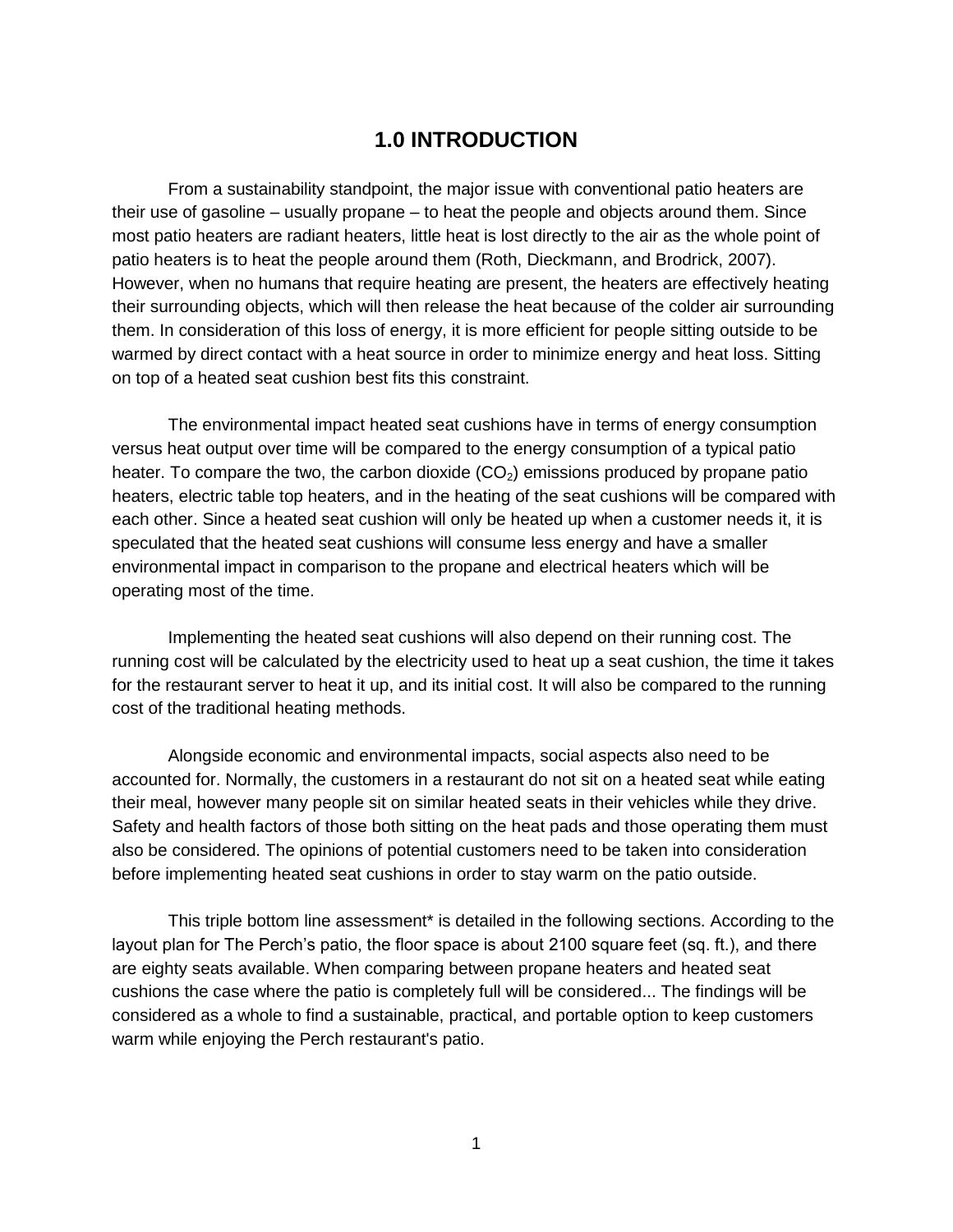## **2.0 METHODOLOGY**

#### **2.1 PRIMARY SOURCES**

A survey was conducted in order to obtain feedback on the customer satisfaction of people who used the Microcore™ cushions. The survey included a variety of age groups and asked questions relating to the user's comfort and warmth before and after using the cushion. The survey also included questions about the effect of the cushion's appearance on user experience, how long the cushion stayed warm, and whether users preferred the cushion over propane heat.

#### **2.2 SECONDARY SOURCES**

In order to find information on a majority of the topics discussed in this report, sources such as websites and scholarly articles were consulted. These sources were used to find information on: things that are not easily measurable; such as  $CO<sub>2</sub>$  emissions, the cost of products, materials, and energy costs for the different methods of heating.

#### **2.3 CALCULATIONS**

The following calculations have been made: the amount of  $CO_{2}$  emissions produced by each heating method was to compare environmental impacts, the cost of purchasing each method and its accompanying running costs was calculated, and the approximate time it will take to recover the cost of each heating method for financial impacts.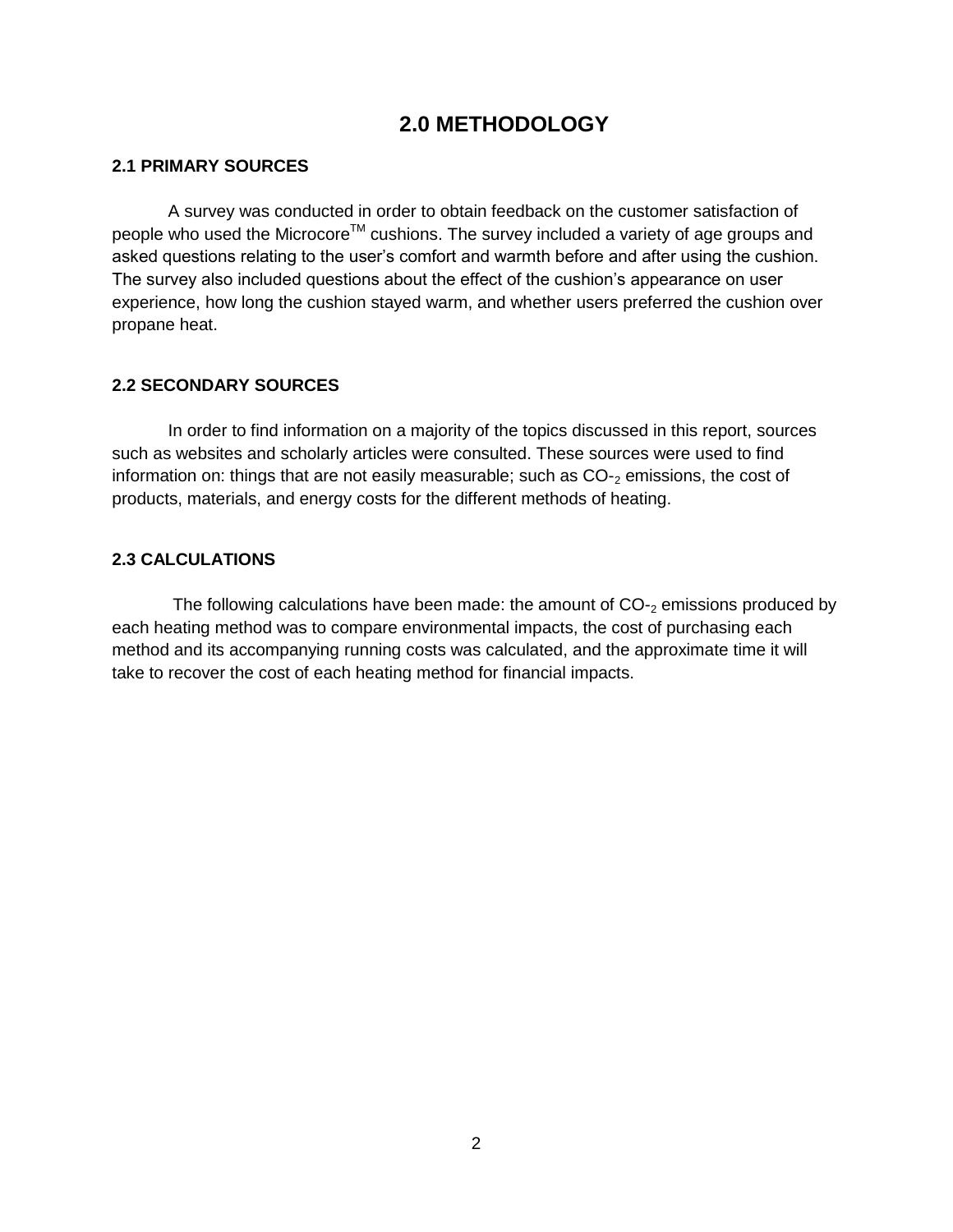### **3.0 ENVIRONMENTAL IMPACT**

#### **3.1 HEATED SEAT CUSHION**

The heated seat cushion used for this investigation was "Lava Buns" by Vesture. Lava Buns contains two parts: a cushion covering made in China and a liquid heat pack, referred to as the Microcore™, which is made in the USA.

## **3.1.1 MicrocoreTM Heat Pad and External Cover**

The covering is comprised of a 100% polyester cover shell, and a 100% polyester cover filler. The Microcore<sup>TM</sup> element contains a proprietary heatable liquid comprised mostly of glycerin\*, which is encapsulated by a thermoplastic\* envelope (U.S. Patent No. 5,545,198, 1996). The glycerin liquid is a fairly sustainable as glycerin is a natural component in all living organisms and is not considered toxic. In addition, glycerin is safe to dispose in small amounts in water sources since it decomposes relatively fast into unreactive organic molecules (BenchMark Energy Corporation, 2012).The cushion covering on the other hand is not sustainable due to its use of polyester which is inherently a petroleum based product.

Due to the harsh negative effects of polyester production, it is suggested to use another more sustainable external material, such as organic cotton or recycled polyester. Organic cotton production uses natural fertilizers and pesticides which ensure that the fertility of soil is maintained or improved and groundwater and water bodies are kept free of synthetic chemicals (Organic cotton, 2014). Recycled polyester is another sustainable fabric choice as it is made from recycled plastic bottles and other plastic materials; this diverts bottles and other plastics from ending up in landfills (O Ecotextiles, 2009).

The electricity provided by BC Hydro results in 0.8 kilograms (kg) of  $CO_{2}$ emissions per kilowatt hour (kWh) (BC Sustainable Energy Association, 2014). The Lava buns require heating in a 1000 watt microwave for six minutes to produce the required heat to keep a customer warm for a meal, which is approximately an hour. A microwave running on high temperature for 6 minutes uses approximately 0.14 kWh. The CO-<sup>2</sup> produced by heating one Lava bun is 0.12 kg. Since there will be 80 seats, and in the case they are all full, 80 Lava buns will be required which results in 9.6 kg of CO-<sub>2</sub> to be produced per hour (BC Sustainable Energy Association, 2014).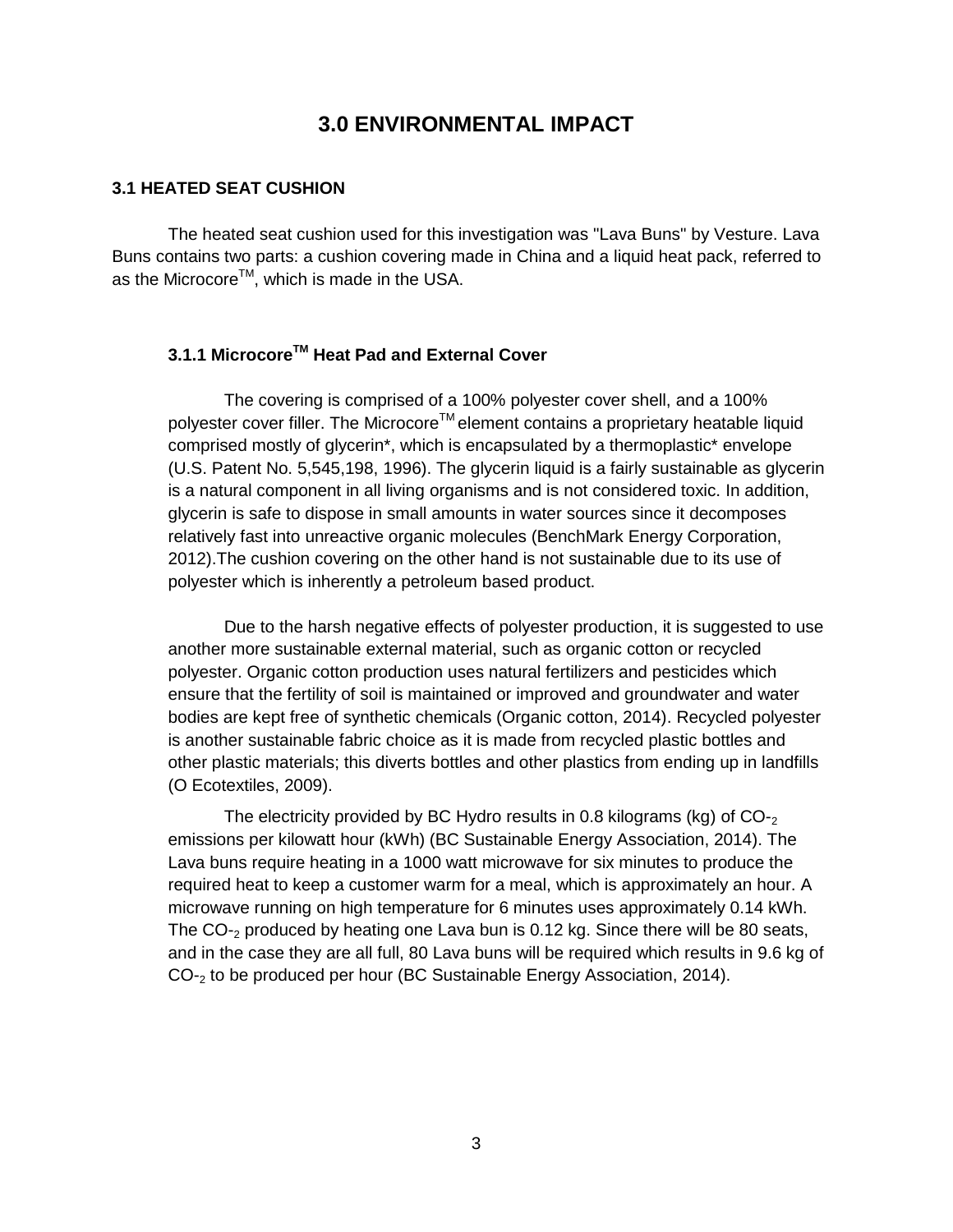#### **3.2 PROPANE HEATERS**

 The combustion process of propane reacts with oxygen (Tang et al, 2008) in the presence of an energy source; either a spark or flame. This reaction produces  $CO_{2}$ , a greenhouse gas (GHG) alongside carbon monoxide, and water. A typical patio heater can heat an area of about 210 sq. ft. with a heat output of 48,000 British Thermal Units (BTU) (Walmart Canada, 2014). Considering if the entire patio seating was full, the propane heaters would need to cover an area of approximately 2100 sq. ft. This would mean there would have to be 10 heaters to cover the entire floor, with some cold spots because the heat covers a circular shape.

Since the heat output is 48,000 BTU, it would produce that much heat per hour at its maximum setting. At full patio capacity there are ten heaters turned on which would result in 480,000 BTU of heat per hour, and since 62.3 kg of  $CO<sub>2</sub>$  is released per million BTU, about 30  $kg CO<sub>2</sub>$  will be released per hour (Energetics, 2009).

In the case there aren't many guests and in consideration of the goals UBC has, the GHG produced by the propane could be minimized by seating guests closer together. Instead of having for example, three heaters on, one for each group, one heater could keep those three groups warm.

#### **3.3 ELECTRIC TABLE TOP HEATERS**

Since electricity provided by BC Hydro produces 0.8 kg of  $CO<sub>-2</sub>$  emissions per kWh (BC Sustainable Energy Association, 2014), a single electric table top patio heater operating at 1.5 kWh would create 1.2 kg of  $CO_{2}$  emissions for an hour of operation. According to The Perch's patio seating plan, there will be twenty-three tables on the patio. Therefore, if each table has an electric heater, this will create  $\sim$ 27.6 kg of CO-<sub>2</sub> emissions for each hour if all twenty-three heaters are operating.

#### **3.4 COMPARISON**

Table 1. CO<sub>2</sub> emissions comparison.

|                 | Microcore Heat<br>Cushion | <b>Propane Heater</b> | <b>Electric Heater</b> |
|-----------------|---------------------------|-----------------------|------------------------|
| $CO2$ Emissions | $9.6$ kg/hr               | 30 kg/hr              | 27.6 kg/hr             |

 The electric table top heaters and propane heaters produce approximately the same amount of  $CO_{2}$  emissions per hour. In comparison, the heated seat cushions indirectly produce about a third of  $CO_{2}$  emissions of the other two options. Environmentally, the heated seat cushions are the best choice.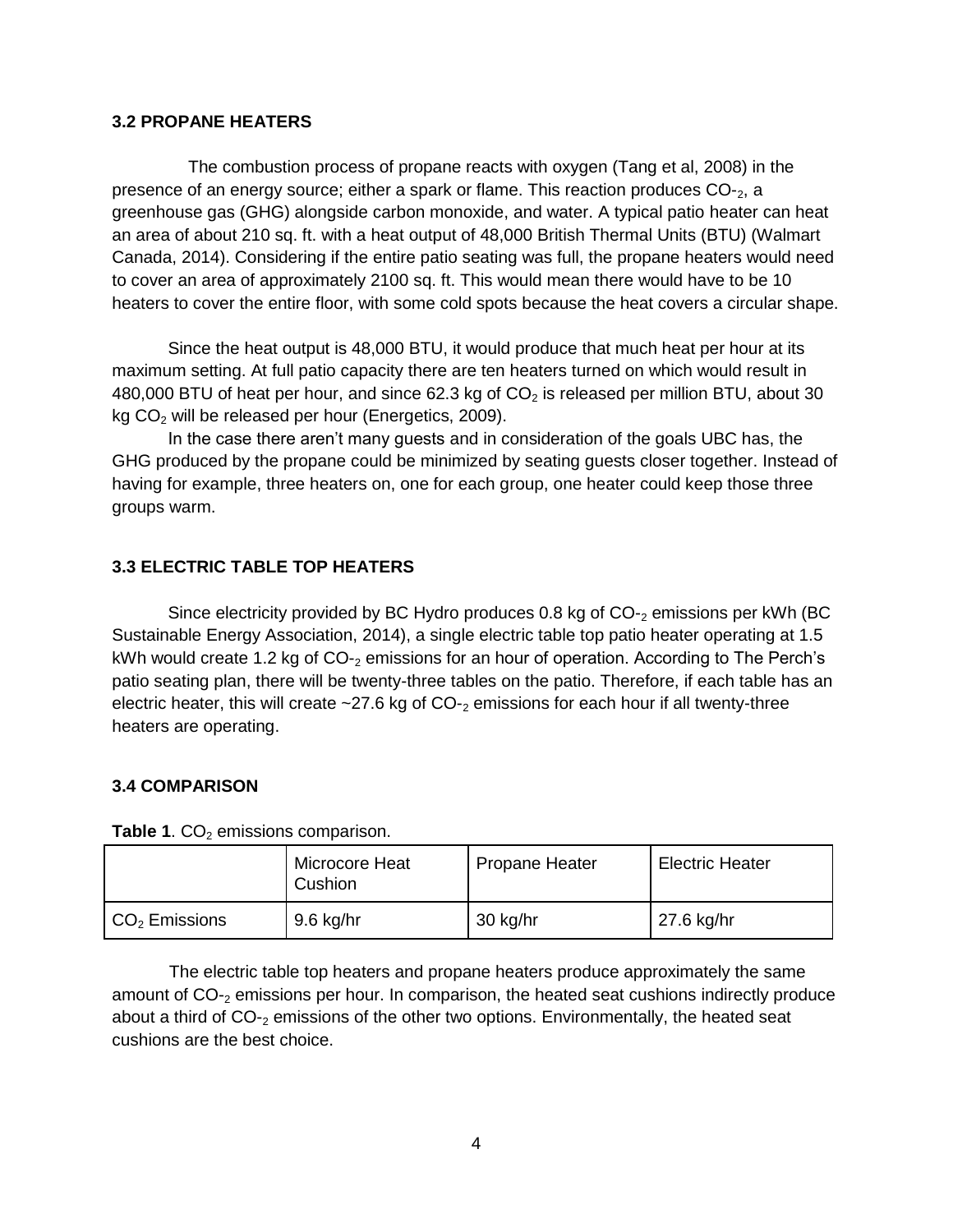## **4.0 FINANCIAL IMPACT**

#### **4.1 HEATED SEAT CUSHION**

In order to achieve optimal temperatures, the Microcore<sup>TM</sup> pack needs to be heated for three minutes on each side. A microwave running on high temperature for 6 minutes uses approximately 0.144 kWh (BChydro, 2014). Electricity costs 11.27 cents per kilo watt hour, which equates to 1.62 cents to microwave one Microcore<sup>TM</sup> pack for six minutes (BC Hydro, 2014b). Assuming a heat pack only needs to be heated up once for the duration of a meal which roughly lasts one hour, it would cost the Perch \$1.30 to keep a full patio of eighty customers warm per hour. Each Microcore™ heating pack costs \$11.00 before tax and shipping, therefore it will cost the Perch \$880.00 to buy eighty heat packs before tax and shipping. In addition, the Perch will need to purchase microwaves to increase heating efficiency. Two 1000 Watt microwaves should also be purchased that could be plugged into outlets either in the kitchen or another area out of the customer's sight (BChydro, 2014).

#### **4.1.1 UBC Manufactured Outer Covering**

Rather than using the polyester covering that came with the "Lava Buns" product, which is made from an unsustainable material, outer coverings should be manufactured for the Microcore™ heating pad. This outer padded covering would be made out of a sustainable material like recycled polyester or organic cotton. By manufacturing their own fabric covering for the heat pad, UBC and the Perch restaurant can also put their own branding on them.

Assuming each seat cushion requires 1  $m<sup>2</sup>$  of fabric, the price of recycled polyester required to manufacture 80 seat cushions would range from \$400 to \$1600 (Alibaba, 2014a). The price of organic cotton required to manufacture 80 seat cushion would range from \$80 to \$240 (Alibaba, 2014b).

#### **4.2 PROPANE HEATERS**

The cost of the propane heater referred to under 'Environmental Impact' is \$158 plus 12% tax, which totals to \$176.96. An empty 20 lb. propane tank costs \$39.99 (Canadian Tire, 2014) plus tax which is \$44.79. Since ten patio heaters are required, the total upfront cost of both the heaters and propane cylinders will be \$2217.50. One gallon of propane can produce 91,600 BTUs of heat (Pierce, 1998), which means every hour each patio heater would use about half a gallon of propane per heater per heater. This would result in five gallons of propane used per hour for all ten heaters. A 20 lb. tank can safely hold 4.7 gallons of propane (Nale, 2014) therefore, collectively, one propane tank of gas is used per hour of service for a full capacity patio. It costs \$24 including taxes to refill a propane tank Gas station attendant (personal communication, November, 2014), therefore the maximum running cost of propane patio heaters is \$24 per hour.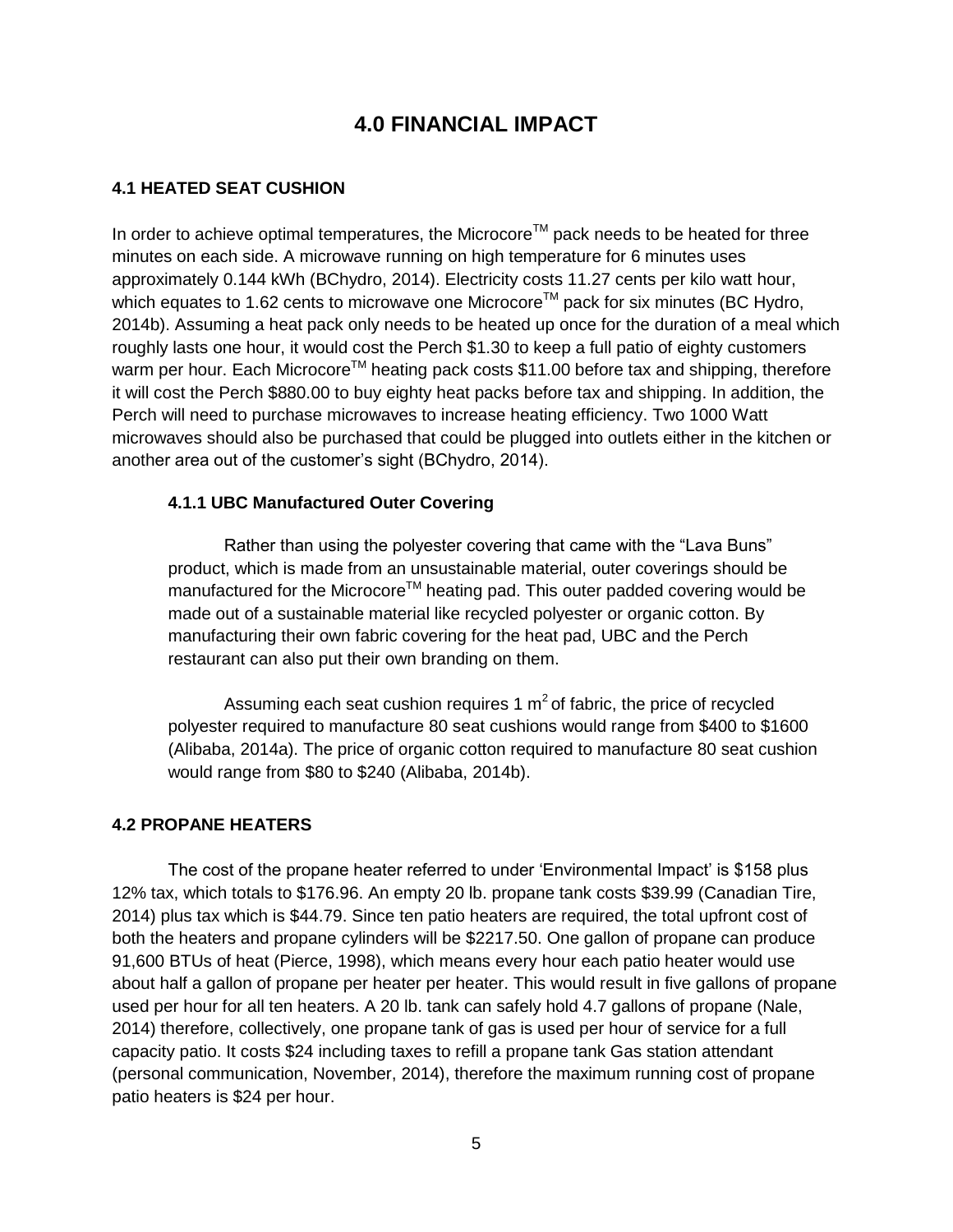#### **4.3 ELECTRIC TABLE TOP HEATERS**

Each electric table top patio heater needs to be plugged into an outlet to provide heat. For a single electric table top patio heater that operates at 1.5 kWh it would cost \$1.69 to be plugged in and turned on for an hour (BC Hydro, 2014b). If each of the twenty-three tables on the patio requires an electric table top patio heater, it will cost the Perch \$38.87 each hour to heat its guests. In addition to energy costs, the upfront cost of a single electric tabletop heater is approximately \$155.00 (Global Industrial, 2014a; Global Industrial, 2014b). Therefore, the cheapest upfront cost to purchase twenty-three electric table top patio heaters would be approximately \$3565 before taxes.

#### **4.4 COMPARISON**

The running cost per hour is calculated assuming heating for 20 people. The cost recovery period is calculated assuming a profit of \$2 per customer and 20 customers per hour.

| Table 2. Cost recovery comparison. |  |
|------------------------------------|--|
|------------------------------------|--|

|                      | Running cost per<br>hour | Initial cost | Cost recovery period |
|----------------------|--------------------------|--------------|----------------------|
| Heated seat cushions | \$0.325                  | \$2344.00    | 59 hours             |
| Propane heaters      | \$6.00                   | \$2217.50    | 65 hours             |
| Electric heaters     | \$9.72                   | \$3565.00    | 118 hours            |

The cost recovery period of the heated seat cushions is the lowest. After the cost has been recovered, the heated seat cushions also provide the greatest profit at \$39.67 per hour.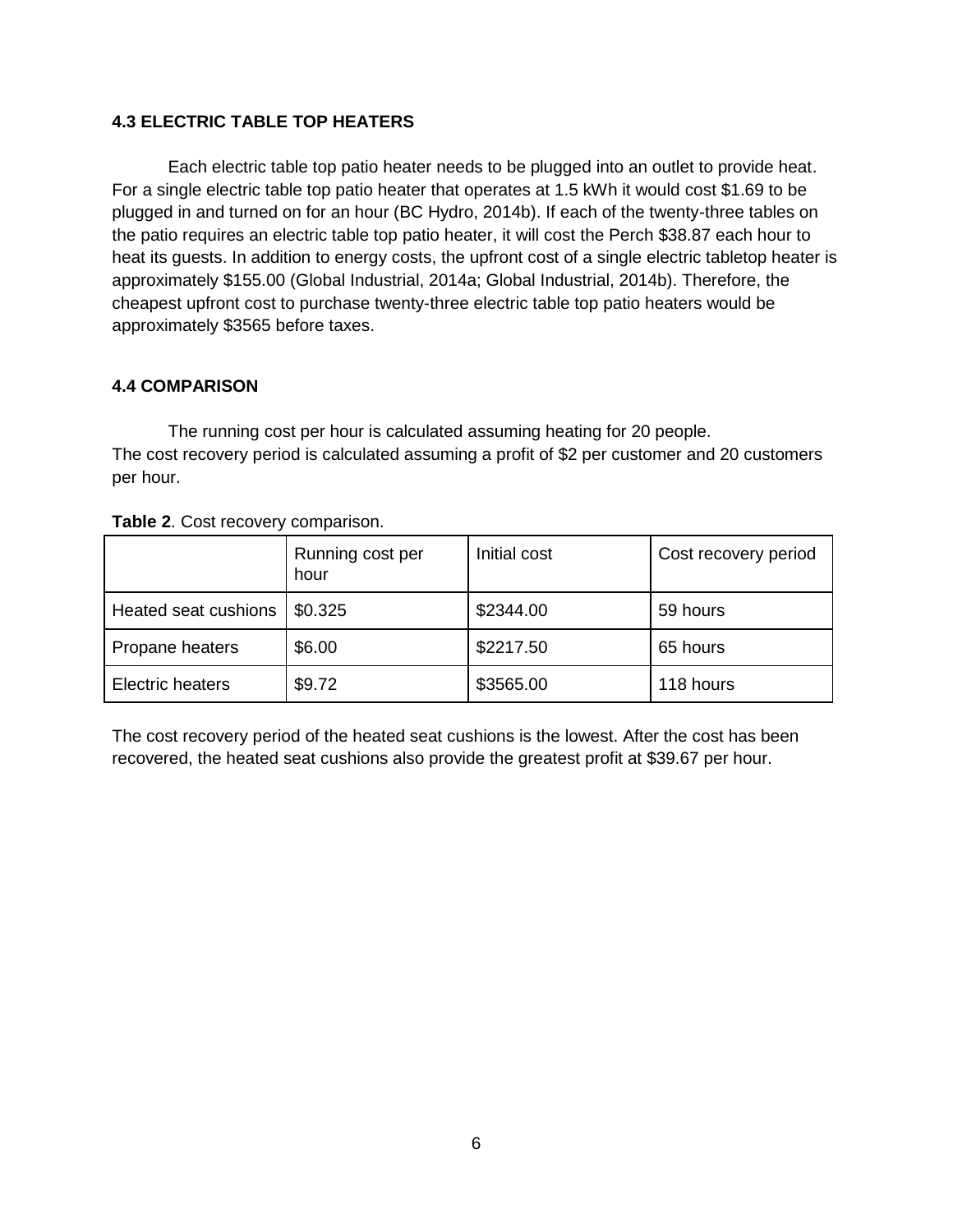## **5.0 SOCIAL IMPACT**

#### **5.1 HEATED SEAT CUSHION**

In order to gather primary information about the public's response to using heated seat cushions an experiment and survey was conducted on ten participants, 5 males and 5 females, who ranged from 19 to 66 years of age. While sitting on the seat cushion at a temperature ranging from 10°C to 15°C, the participants completed a series of questions which asked them to: rank the external appearance of the cushion, their initial and final temperature response to the cushion, and their initial and final comport levels. Results of the survey are summarized in the charts below:



**Figure 1.** External appearance assessment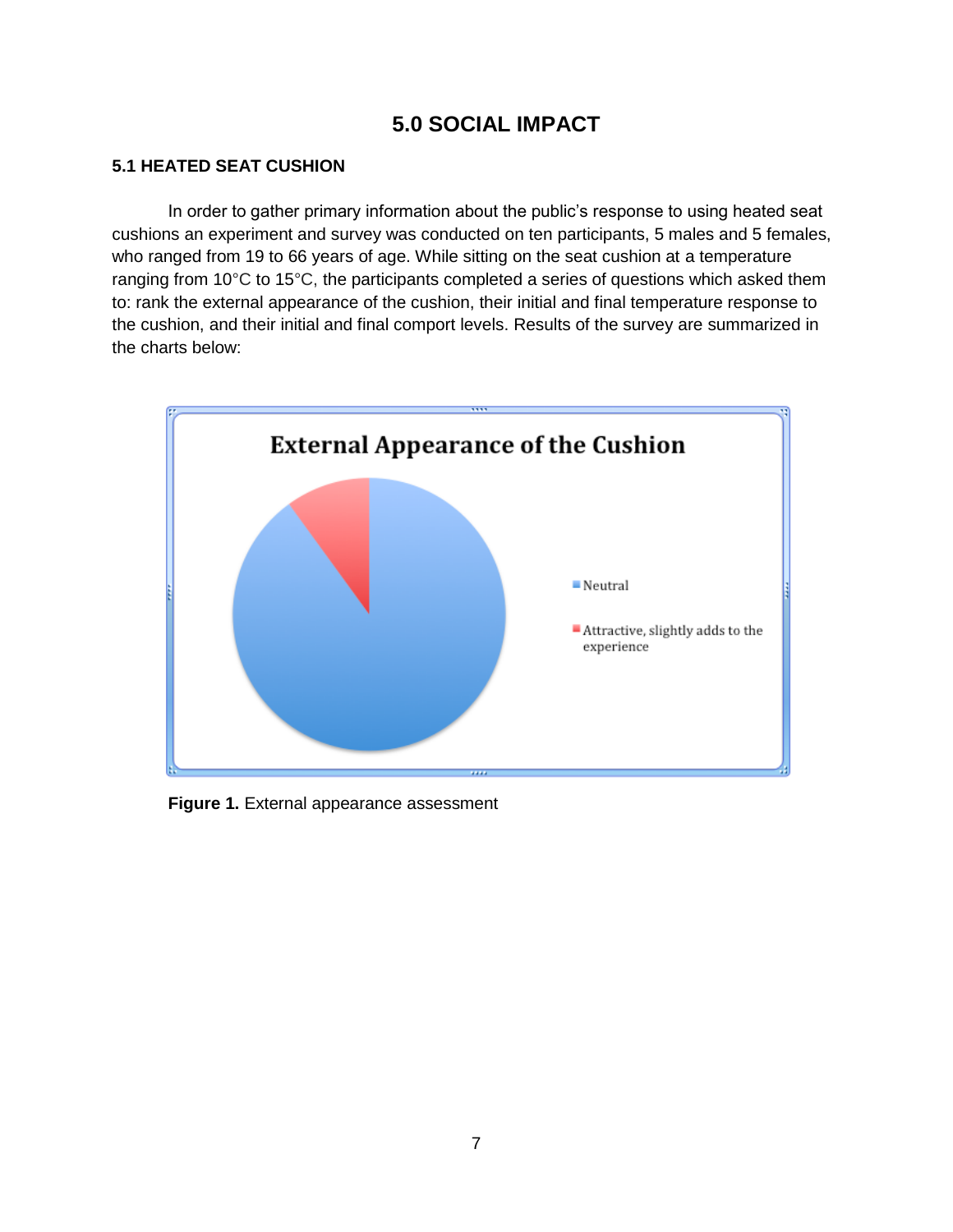

**Figure 2.** Initial temperature level of survey participants



**Figure 3.** Final temperature level of survey participants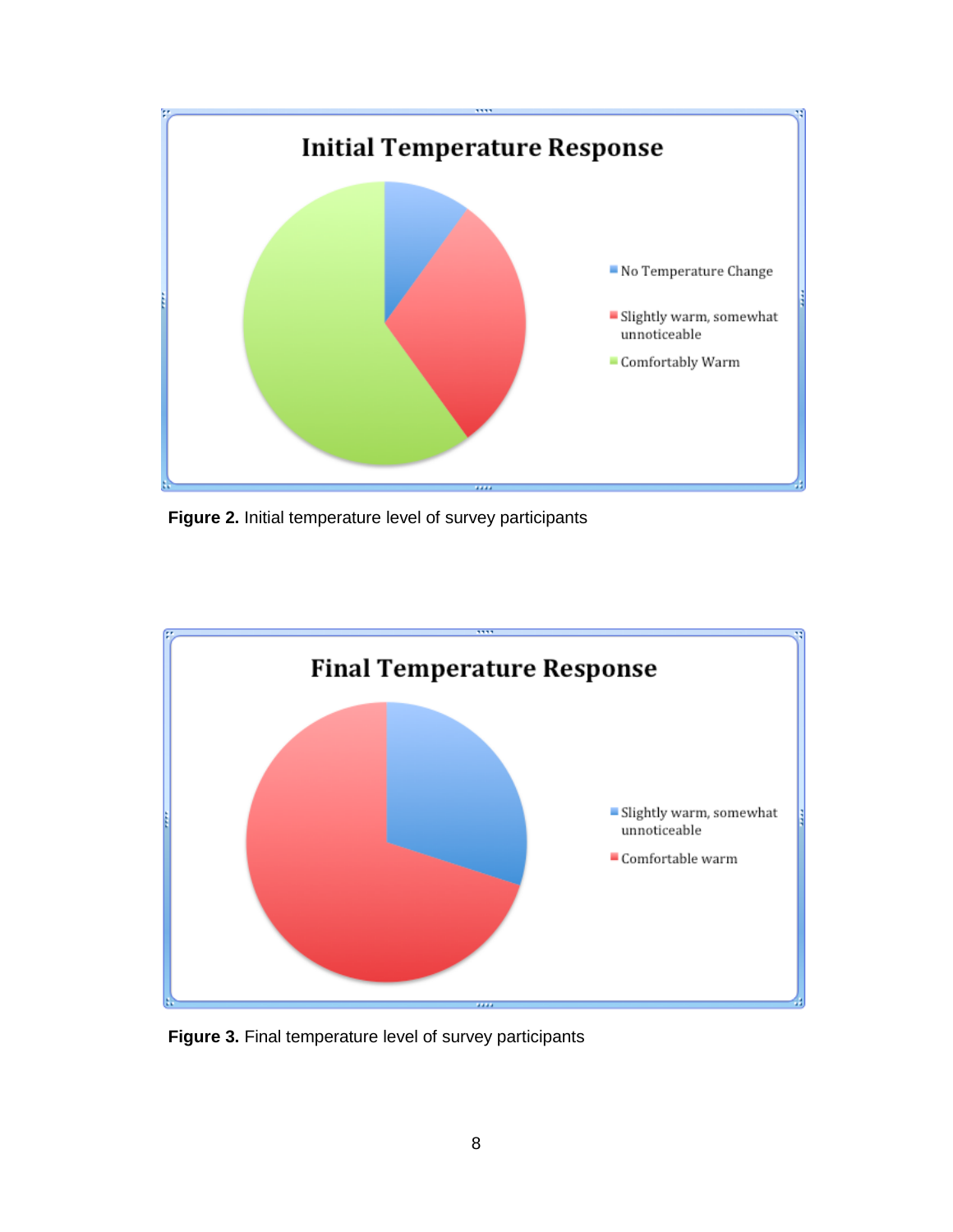

**Figure 4.** Initial comfort levels of survey participants



**Figure 5.** Final comfort levels of survey participants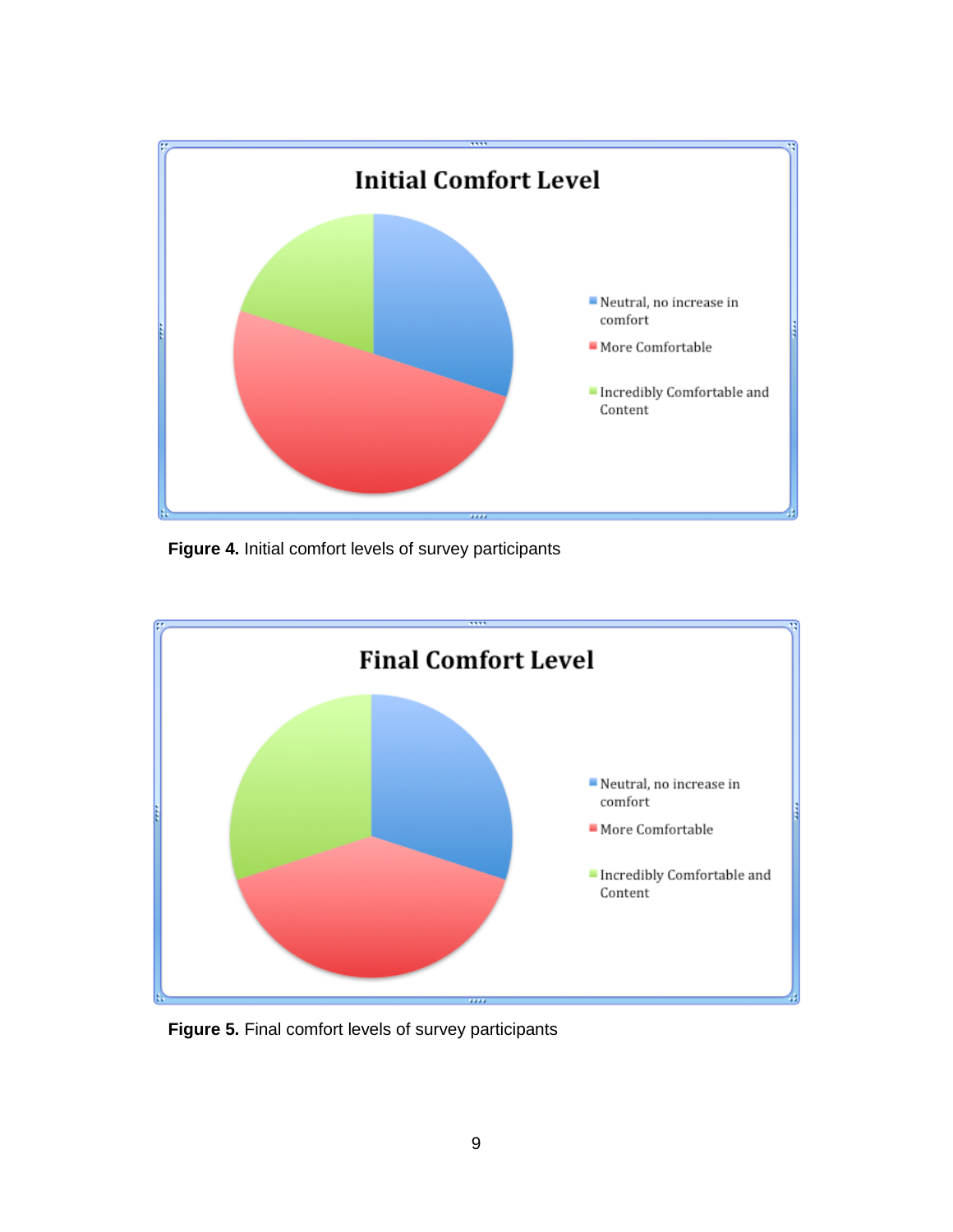

**Figure 6.** Estimated rate of heat loss by survey participants

The following comments were also provided by survey participants:

- "Direct contact with the heat source makes the heated seat more efficient. It is also more comfortable!"
- "After it has already been heated by another user, I only needed to heat it up in the microwave for 1.5 minutes to reach a comfortable temperature."
- "Great idea, but will be difficult to compete with patio heaters. Think of in a vehicle. When people use seat heaters in a car they don't stop using the regular heating system because the heat doesn't travel to your extremities."

From the data above, one can gather that the Microcore<sup>TM</sup> heating pad maintains a constant temperature for roughly 45 minutes. Participants were also told that the heated seat cushions were a more sustainable option compared to propane heaters. After being informed of this fact, participants were then asked whether they preferred propane patio heaters or the heated seat cushion. The results of this question was that they all preferred the heated seat cushion. Overall, the survey results indicate that the heated seat cushion provides sufficient heat and customer satisfaction.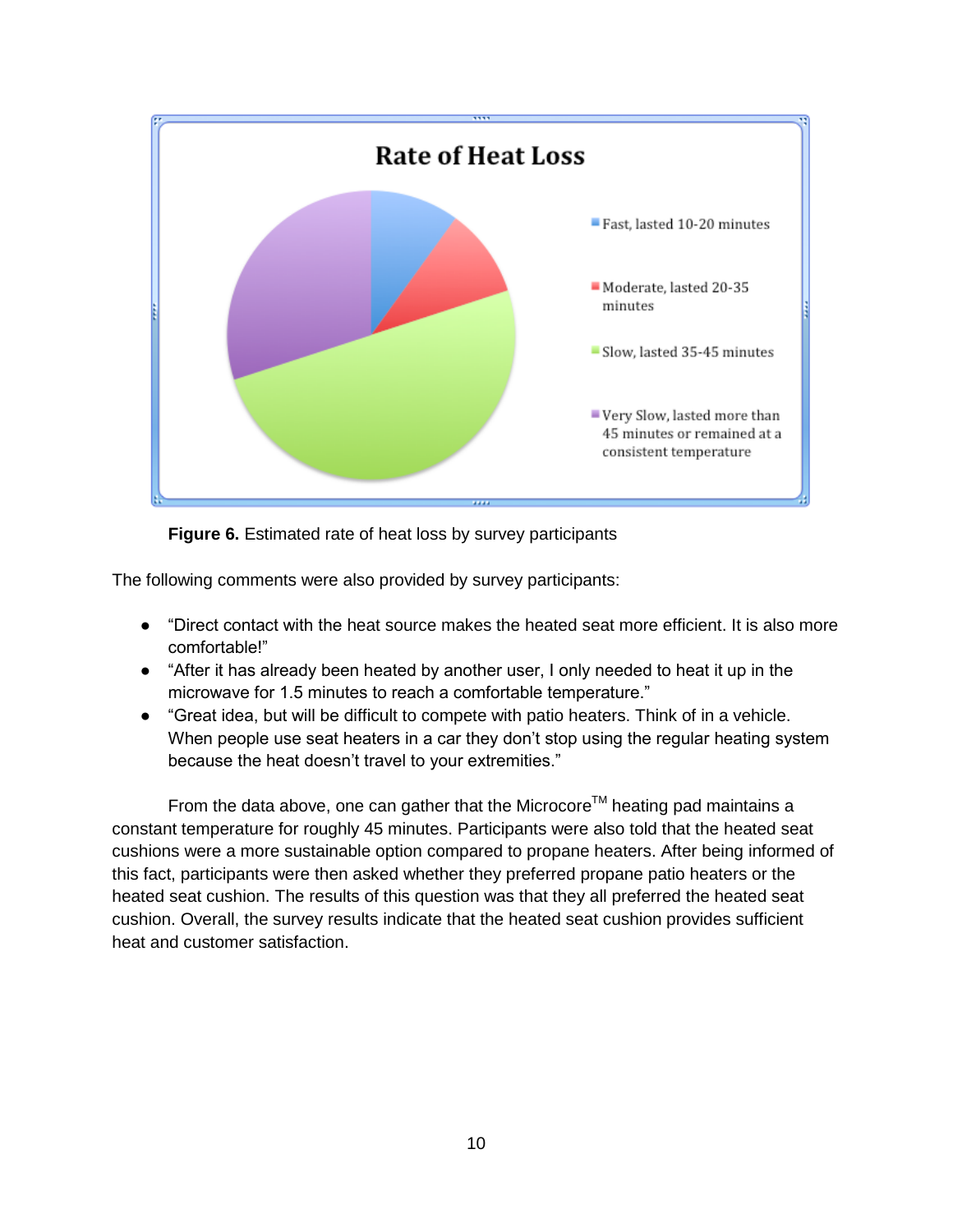#### **5.1.1 Heated Seat Cushion Safety**

The heated seat cushions have a very low operational risk. Potential for harm only arises in microwave operation. Waiters and other individuals who take the Microcore<sup>TM</sup> pad in and out of the microwave should wear heat protecting gloves, as the pad can become quite hot after it has been completely heated. The Microcore<sup>TM</sup> pad also has a built in sponge that is compressed to 40% of its size (U.S. Patent No. 5,545,198, 1996). The sponge ensures that if the pad ruptures, external leakage will be minimized. In addition, the Microcore<sup>TM</sup> pad contains a proprietary liquid solution composed of glycerin and other non-toxic chemicals. Therefore, if the pad were to rupture creating an external leak, there would be a very low risk in negative health effects.

#### **5.2 PROPANE HEATERS**

Since propane heaters are the industry standard for pubs and restaurant (Hitchings, R.2007), staff may already know how to use and maintain the propane heaters. Additionally, customers will not have any qualms against their use in terms of comfort, because they would know what to expect from these heaters.

One of the issues that could arise is the restaurant staff may find it tedious to have to swap and refill the propane tanks and some of them may find them too heavy to carry.

#### **5.3 ELECTRIC TABLE TOP HEATERS**

Electric table top heaters are similar to propane heaters because they are also radiant heaters so the overall comfort level would be good. However, they will also create some drawbacks in comparison to propane heaters and heated seat cushions. One drawback is that a table top heater will take up space on the dining table, creating less space for guests which could be awkward and cause discomfort. In addition, the restaurant would require extension cords and cables to plug the heaters into as there are minimal electrical outlets on the patio. Having cords running along the floor of the patio to multiple tables would create a tripping hazard for guests and servers. In terms of being able to clear the patio for different functions, table top heaters would require a lot more work to setup the tables again due to having to tape or pin the wires down again.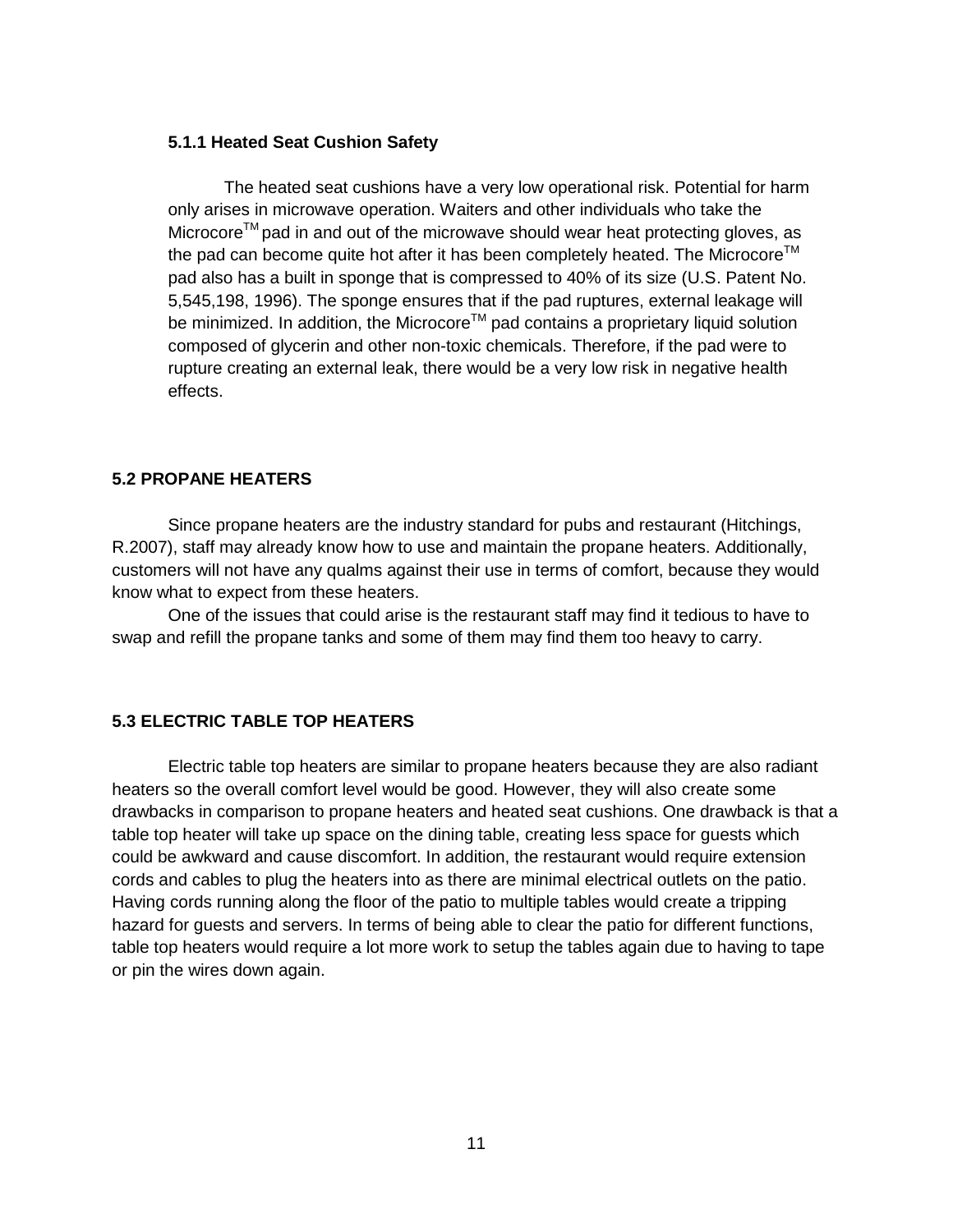#### **5.4 COMPARISON**

The electric table top heaters present the greatest inconvenience in use because it minimizes table space, requires a lot of time to set up, and creates a tripping hazard because of the required extension cords. They would also put a strain on the perch's limited number of electric outlets. The propane heaters on the other hand are independent structures and can easily be moved around. In addition, the propane patio heaters are the industry standard for patio heating in Vancouver and are commonly used in many restaurants. However, the results of the survey indicate that the heated seat cushions increased the comfort and temperature of users. In addition, all survey participants indicated that they preferred the heated seat cushions over propane heaters, especially since they are more environmentally sustainable. It can be gathered that the heated seat cushions can compete with the comfort and heating capabilities of propane patio heaters.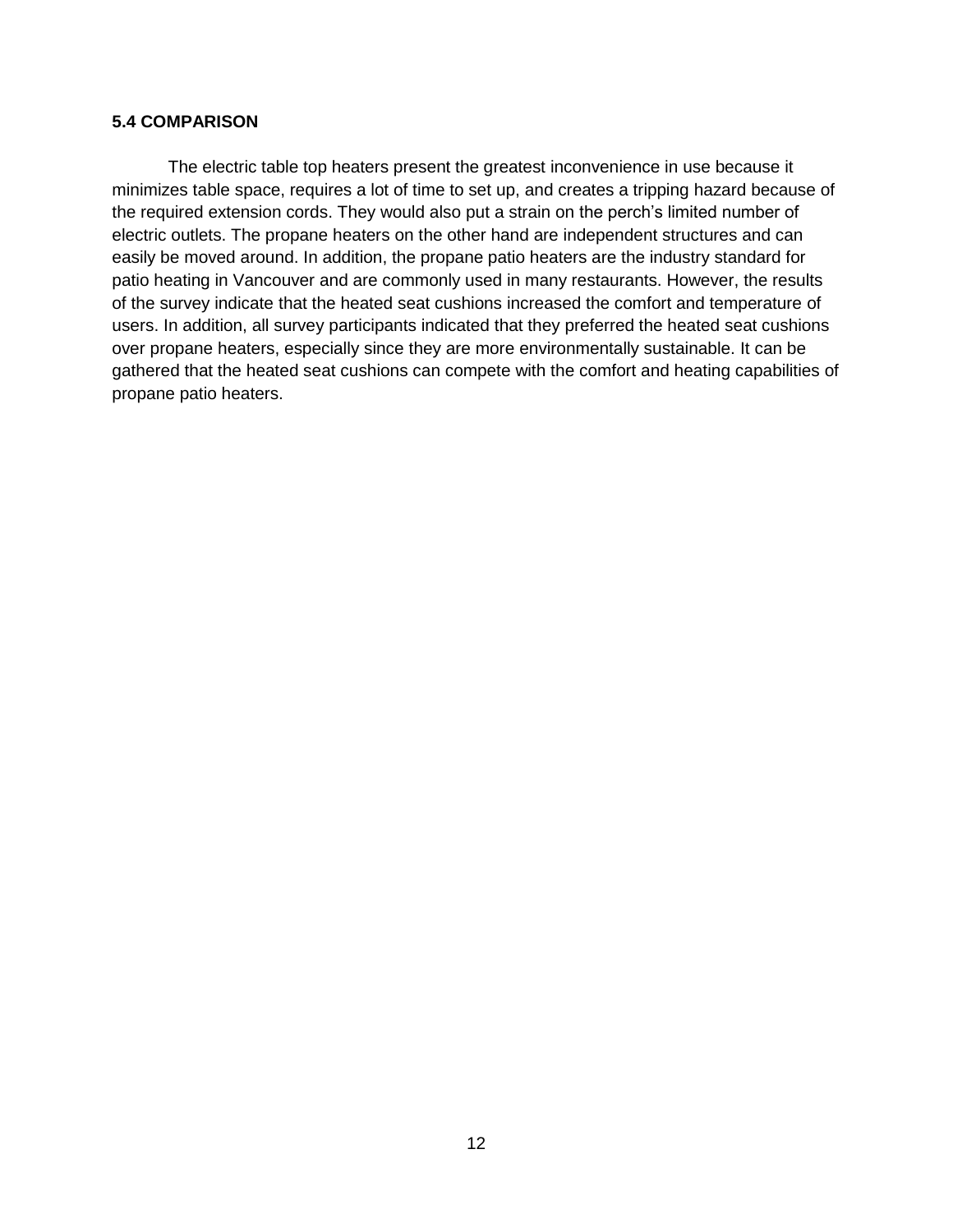## **6.0 RECOMMENDATIONS**

Based on the preceding sections it is recommended that the Microcore™ heated seat pack be used to keep customers warm on the Perch restaurant patio as it is the most sustainable option. It is suggested that the Perch purchases a minimum of 80 Microcore<sup>TM</sup> pads and two microwaves to be prepared for the situation where the patio is completely full. When the patio is not completely full, the extra heated seat cushions can be used as a heated backrest.

Using a sustainable material to manufacture a covering for the Microcore<sup>TM</sup> also provides a potential opportunity for increased student engagement. Instead of paying for manufacturing of the Microcore<sup>TM</sup> covering, the Perch restaurant could request the UBC Sewing Club to help with the design and actual construction of the padded covers.

Since the heated seat cushions are in direct contact with the body of the customer, this is a very efficient way to keep guests warm compared to a radiant heater placed further away from them, as minimal heat is lost to surrounding air and objects. As a result, the use of heated seat cushions could potentially extend the patio season to the end of October.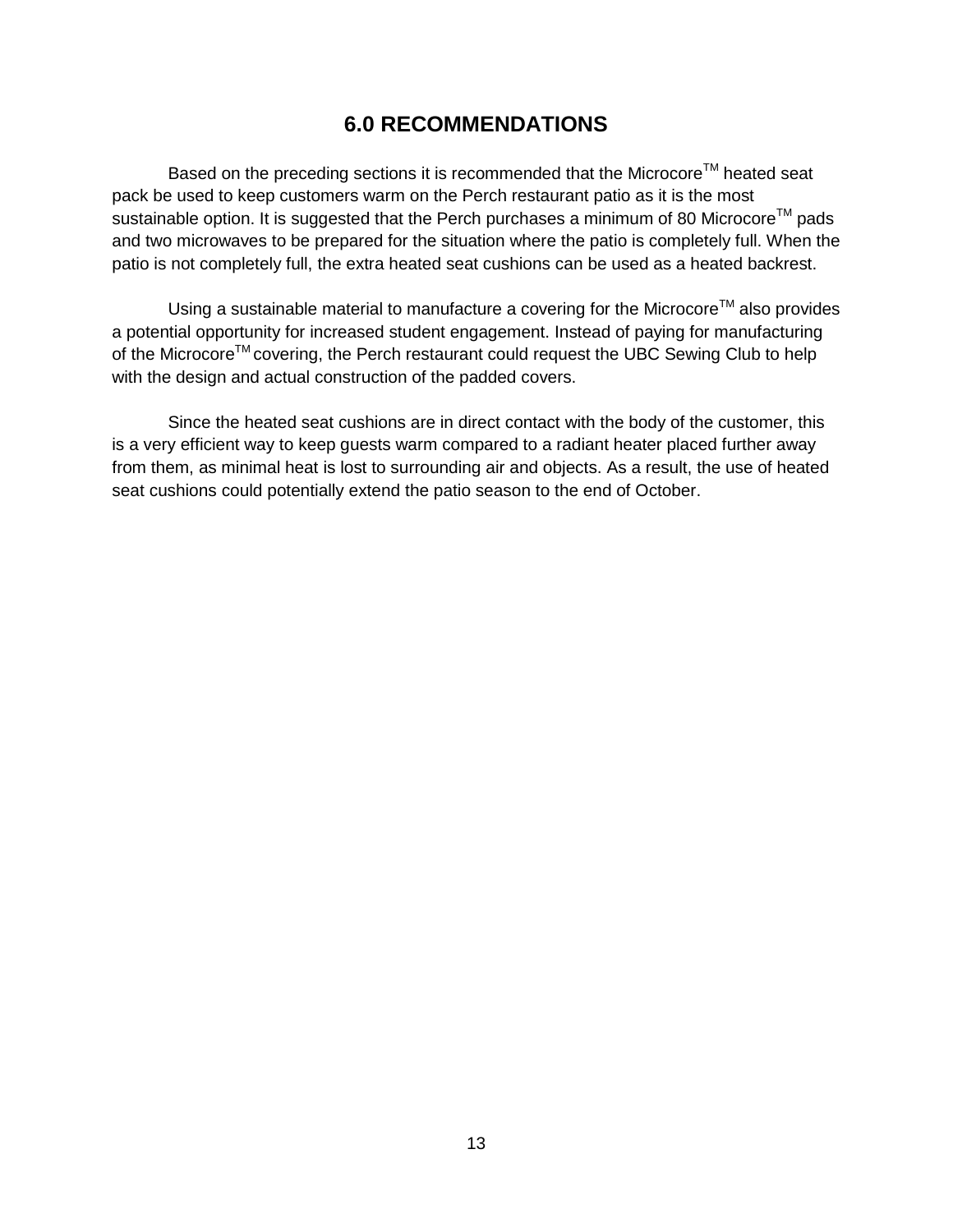### **7.0 CONCLUSION**

Based on the previous evaluations of heated seat cushions, propane patio heaters, and electric table top heaters, it is concluded that heated seat cushions are the most economically, socially and environmentally viable heating option. Environmentally, the heated seat cushion is a much more sustainable choice in comparison to propane patio heaters as they create about a third of the amount of  $CO<sub>2</sub>$  emissions as a propane heater does per hour. In addition, the upfront cost of Microcore™ heat packs for the entire patio is a slight \$126.50 more than that for propane heaters. However, the running cost of the heated seat cushions is substantially less expensive compared to propane patio heaters. This results in the total cost recovery period for the heated seat cushions to be shorter than that of propane heaters. Through a survey conducted on individuals aged 19-66, it was found that the overall response to the heated seat cushions was very positive. According to the survey, the majority of participants experienced enhanced comfort by the heated seat cushion, which maintained a comfortably warm temperature for about an average of 45 minutes. Although patio heaters are the industry standard for heating and commonly used in many popular restaurants throughout Vancouver, the survey results indicate that heated seat cushions can compete with the comfort and temperature level that propane heaters provide. Overall, using the Microcore™ heating packs with a UBC manufactured outer covering is the most sustainable heating choice for the Perch restaurant patio according to the triple bottom line assessment.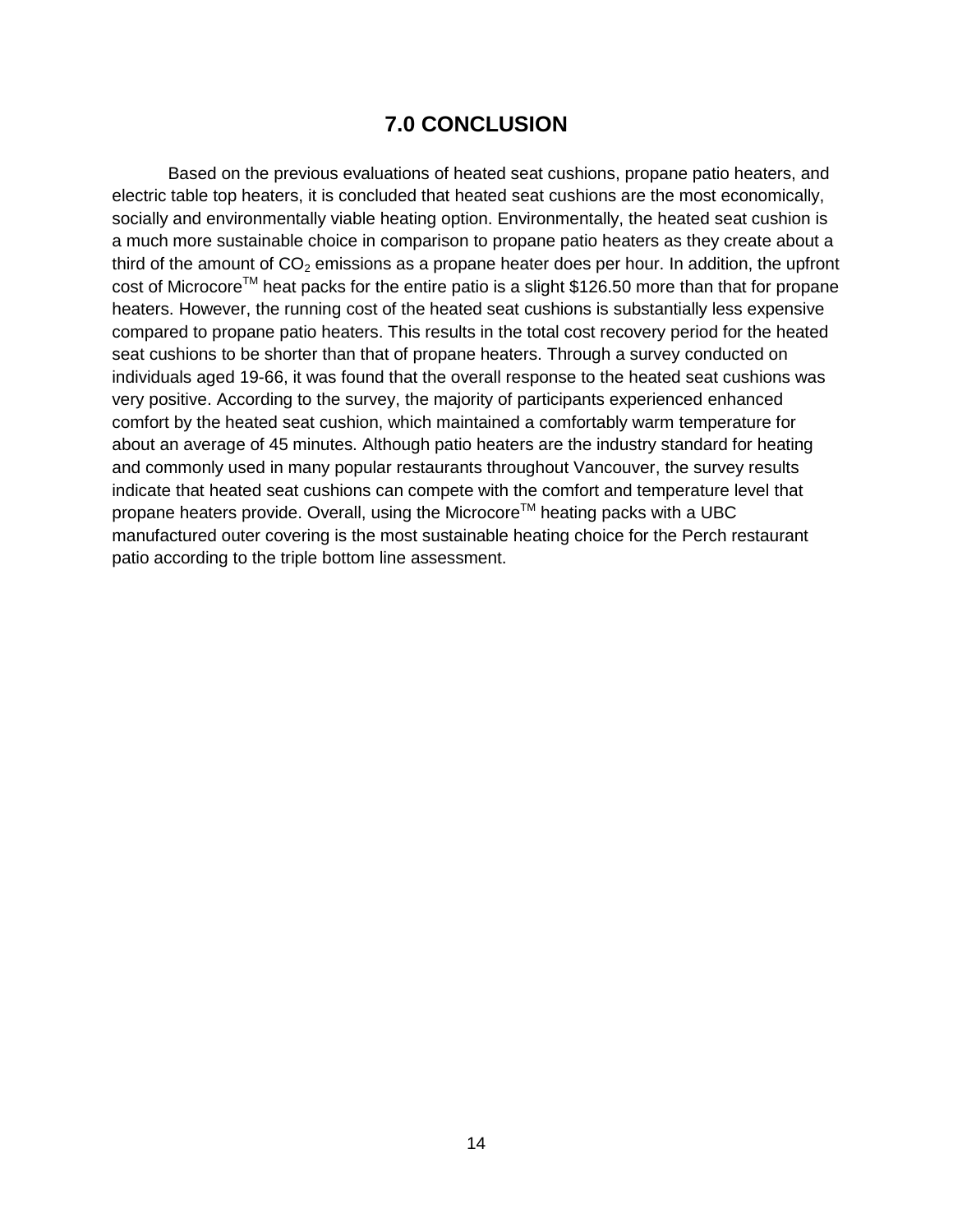### **REFERENCES**

- Alibaba. (2014a). 100 recycled polyester fabric. Retrieved from <http://www.alibaba.com/showroom/100-recycled-polyester-fabric.html>
- Alibaba. (2014b). New 2014 waterproof recycled cotton fireproof canvas fabric. Retrieved from [http://www.alibaba.com/product-detail/new-2014-waterproof-recycled-cotton](http://www.alibaba.com/product-detail/new-2014-waterproof-recycled-cotton-fireproof_1983256606.html?s=p)[fireproof\\_1983256606.html?s=p](http://www.alibaba.com/product-detail/new-2014-waterproof-recycled-cotton-fireproof_1983256606.html?s=p)
- BC Hydro. (2014a). Trim Your Cooking Energy Use. Retrieved from [https://www.bchydro.com/powersmart/residential/guides\\_tips/green-your](https://www.bchydro.com/powersmart/residential/guides_tips/green-your-home/appliances_guide/cooking.html)[home/appliances\\_guide/cooking.html](https://www.bchydro.com/powersmart/residential/guides_tips/green-your-home/appliances_guide/cooking.html)
- BC hydro. (2014b). The kilowatt-hour defined, and what it means to you. Retrieved from <https://www.bchydro.com/news/conservation/2012/kilowatt-hour-explained.html>
- BC Sustainable Energy Association. (2014). Calculate your carbon footprint. Retrieved from <http://www.bcsea.org/solutions/citizens-and-homeowners/calculate-your-carbon-footprint>
- BenchMark Energy Corporation. (2012). Health and Environmental Impact. Retrieved from <http://benchmarkenergy.com/glycerin-information/health-and-environmental-impact>
- Canadian Tire. (2014). Manchester Tank OPD BBQ Propane Tank, 201lb. Retrieved from [http://www.canadiantire.ca/en/pdp/manchester-tank-opd-bbq-propane-tank-20lb-](http://www.canadiantire.ca/en/pdp/manchester-tank-opd-bbq-propane-tank-20lb-0852062p.html#.VHbnW4vF-Sq)[0852062p.html#.VHbnW4vF-Sq](http://www.canadiantire.ca/en/pdp/manchester-tank-opd-bbq-propane-tank-20lb-0852062p.html#.VHbnW4vF-Sq)
- Global Industrial. (2014a). Endless Summer**®** Tabletop Electric Sumatra EWT700SP. Retrieved from http://www.globalindustrial.ca/p/hvac/heaters/patio/endless-summer-tabletopelectric-heatersumatra?infoParam.campaignId=T9F&gclid=Cj0KEQiAkJyjBRClorTki\_7Zx8QBEiQAcqw GMewqIItuU52aKK90l6bhP4N5FzVfrvtJsuVdju-LeFsaAo5u8P8HAQ&gclsrc=aw.ds
- Global Industrial. (2014b). AZ Patio Tabletop Electric Patio Heater HIL-1821. Retrieved from [http://www.globalindustrial.ca/p/hvac/heaters/patio/tabletop-electric-infrared](http://www.globalindustrial.ca/p/hvac/heaters/patio/tabletop-electric-infrared-heater?infoParam.campaignId=T9F&gclid=Cj0KEQiAkJyjBRClorTki_7Zx8QBEiQAcqwGMZQz1Tr3_VpL-qGrCN512M18ZdeHjOlJRiIF32fGQeEaAt7M8P8HAQ&gclsrc=aw.ds)[heater?infoParam.campaignId=T9F&gclid=Cj0KEQiAkJyjBRClorTki\\_7Zx8QBEiQAcqwG](http://www.globalindustrial.ca/p/hvac/heaters/patio/tabletop-electric-infrared-heater?infoParam.campaignId=T9F&gclid=Cj0KEQiAkJyjBRClorTki_7Zx8QBEiQAcqwGMZQz1Tr3_VpL-qGrCN512M18ZdeHjOlJRiIF32fGQeEaAt7M8P8HAQ&gclsrc=aw.ds) [MZQz1Tr3\\_VpL-qGrCN512M18ZdeHjOlJRiIF32fGQeEaAt7M8P8HAQ&gclsrc=aw.ds](http://www.globalindustrial.ca/p/hvac/heaters/patio/tabletop-electric-infrared-heater?infoParam.campaignId=T9F&gclid=Cj0KEQiAkJyjBRClorTki_7Zx8QBEiQAcqwGMZQz1Tr3_VpL-qGrCN512M18ZdeHjOlJRiIF32fGQeEaAt7M8P8HAQ&gclsrc=aw.ds)
- Hitchings, R. (2007). *Geographies of embodied outdoor experience and the arrival of the patio heater. Hull, England: University of Hull.* Retrieved from [http://onlinelibrary.wiley.com.ezproxy.library.ubc.ca/doi/10.1111/j.1475-](http://onlinelibrary.wiley.com.ezproxy.library.ubc.ca/doi/10.1111/j.1475-4762.2007.00754.x/pdf) [4762.2007.00754.x/pdf](http://onlinelibrary.wiley.com.ezproxy.library.ubc.ca/doi/10.1111/j.1475-4762.2007.00754.x/pdf)
- Nale, B. (2014). Propane Tanks To Refill or to Exchange. Retrieved from <http://www.elivermore.com/propane.htm>